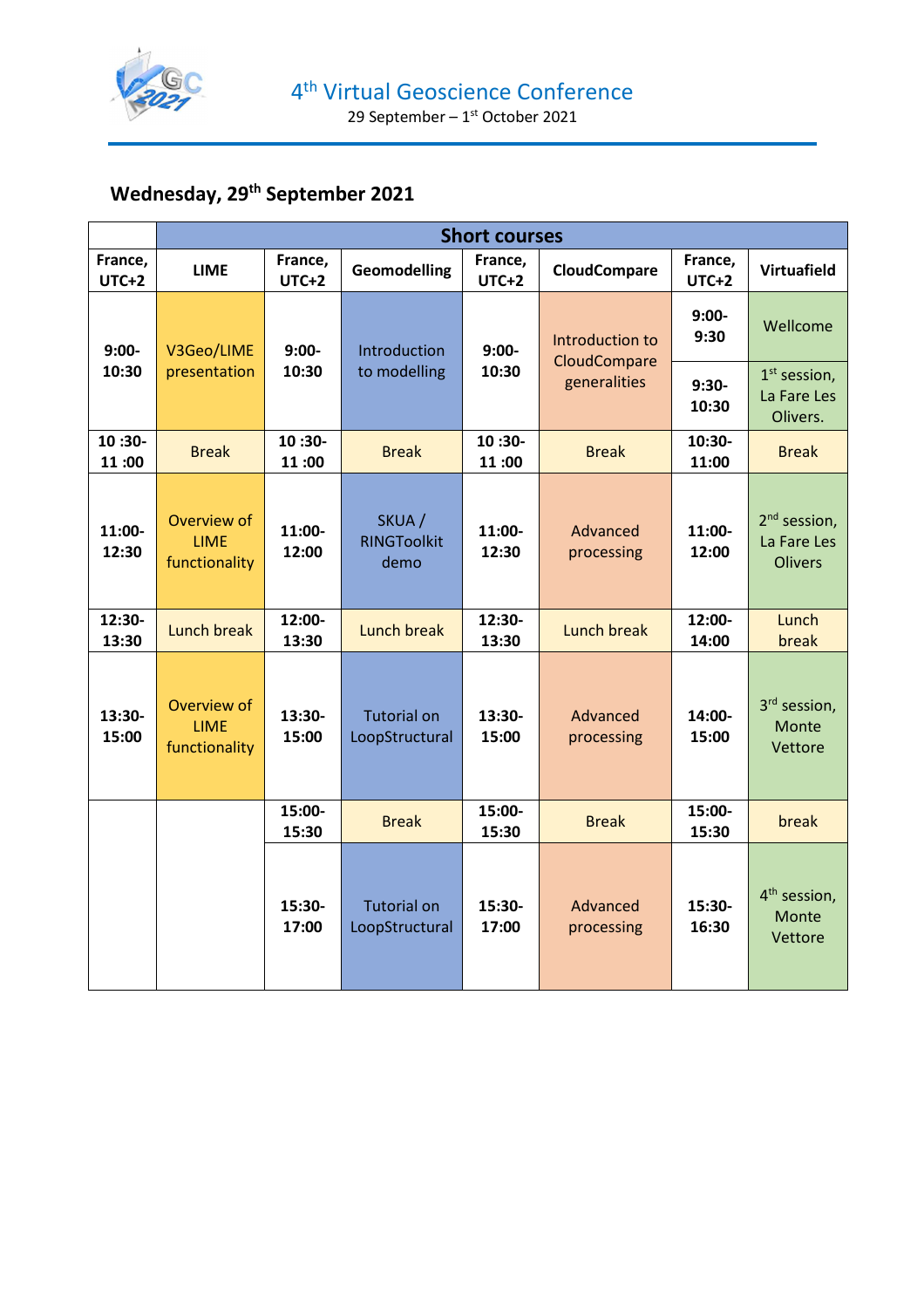

29 September –  $1<sup>st</sup>$  October 2021

## **Thursday, 30th September 2021**

#### **France, UTC+2**

| $8:30-$<br>8:45   | <b>Welcome to VGC 2021</b>                                                                                                                                                                                                                                                                                                                                                                                                                                                                                                                                                                                                                                                                                                                                                                                                                                                                                                                                                                                                 |  |  |  |
|-------------------|----------------------------------------------------------------------------------------------------------------------------------------------------------------------------------------------------------------------------------------------------------------------------------------------------------------------------------------------------------------------------------------------------------------------------------------------------------------------------------------------------------------------------------------------------------------------------------------------------------------------------------------------------------------------------------------------------------------------------------------------------------------------------------------------------------------------------------------------------------------------------------------------------------------------------------------------------------------------------------------------------------------------------|--|--|--|
| $8:45-$<br>9:15   | Keynote speaker, Lachlan Grose, Monash University, Australia Chairwoman: S. Viseur<br>Automatic Geomodelling using Loop                                                                                                                                                                                                                                                                                                                                                                                                                                                                                                                                                                                                                                                                                                                                                                                                                                                                                                    |  |  |  |
| $9:15-$<br>10:00  | Session #1, Geomodelling methods and Data analysis -Chairman: G. Laurent<br>3D fabric analysis in mining geology<br>Pieter Creus, James Cook University, Australia<br>Active faulting and seismic event recurrences: tools for automatic quantitative analysis<br>from DEM and DOM<br>Sophie Viseur, CEREGE, Aix-Marseille Université<br>Rockfall activity identification by means of Terrestrial Laser Scanner and Machine<br>Learning. Case study at Montserrat Massif (Catalonia, Spain)<br>Laura Blanco, GEOMODELS Research Institute, University of Barcelona, Spain                                                                                                                                                                                                                                                                                                                                                                                                                                                  |  |  |  |
| 10:00-<br>10:30   | <b>Coffee Break</b>                                                                                                                                                                                                                                                                                                                                                                                                                                                                                                                                                                                                                                                                                                                                                                                                                                                                                                                                                                                                        |  |  |  |
| $10:30-$<br>12:00 | Flash presentations:<br>Automated processing of SfM-MVS in underground mining geology using Agisoft<br>Metashape<br><b>Pieter Creus</b><br>Flood risk assessment at the plot scale, from DEM and hydraulic modelling<br>Cécile Baudement<br>High-resolution Digital Outcrop Modelling of terrestrial analogues for education on<br>Planetary Geology.<br>Gwenaël Caravaca<br>Method to Estimate the Initial Landslide failure Surface and Volumes using Grid Points<br>and Spline Curves<br>Gautam Prajapati<br>Multi-disciplinary approach for stability analyses in discontinuous rock masses by means<br>of conventional geostructural-geomechanical surveys and remote sensing techniques<br>Lidia Loiotine<br>Sonification of very low frequency signals: Listening to seafloor pressure and<br>meteorological time series<br>Pierre Henry<br>Developing Virtual Field Trips using Geocognition Principles<br><b>Rudy Maart</b><br>VR2Planets, virtual reality for geosciences and education<br><b>François Civet</b> |  |  |  |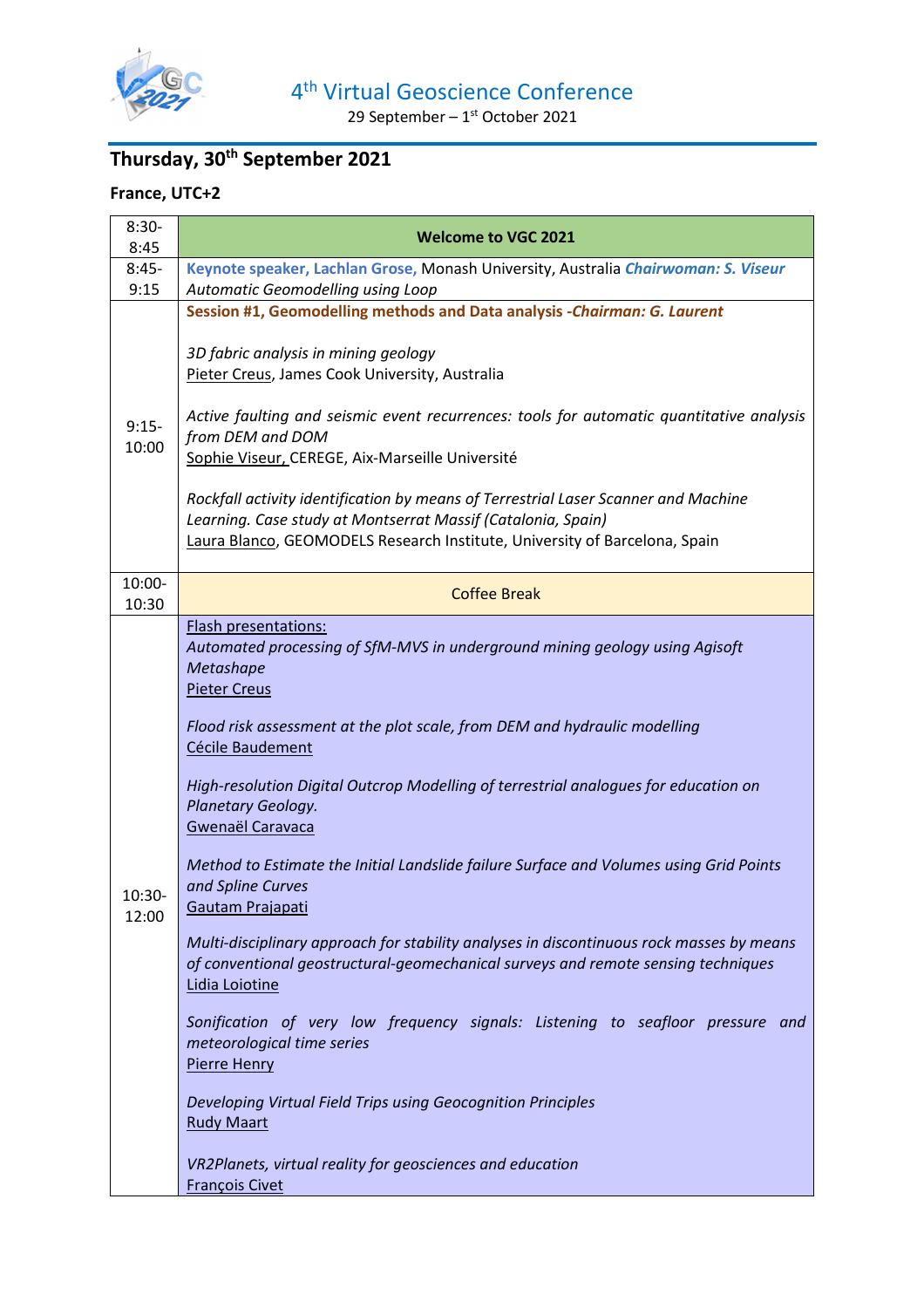

|                   | <b>Followed by PICO BREAKOUT ROOMS</b>                                                                                                                                                                                                                                                                                                                                                                                                                                                                                                                      |
|-------------------|-------------------------------------------------------------------------------------------------------------------------------------------------------------------------------------------------------------------------------------------------------------------------------------------------------------------------------------------------------------------------------------------------------------------------------------------------------------------------------------------------------------------------------------------------------------|
| 12:00-            | <b>LUNCH BREAK</b>                                                                                                                                                                                                                                                                                                                                                                                                                                                                                                                                          |
| 13:30             | Session #2, Acquisition Methods and Applications - Chairman M. Jaboyedoff                                                                                                                                                                                                                                                                                                                                                                                                                                                                                   |
| 13:30-<br>14:15   | 3D modelling of an avalanche experiment using multi-platform remote observations<br>Sean Salazar; Norwegian Geotechnical Institute, Norway<br>4D Virtual Outcrops for Natural Hazard Monitoring<br>John Howell, VOG Group, University of Aberdeen, UK.                                                                                                                                                                                                                                                                                                      |
|                   | Monitoring strategy for movements assessment in a challenging remote area: Case study<br>of Cima del Simano (Ticino, Switzerland)<br>Charlotte Wolff, Institute of Earth Sciences, University of Lausanne, Switzerland                                                                                                                                                                                                                                                                                                                                      |
| $14:15-$<br>14:30 | short Break                                                                                                                                                                                                                                                                                                                                                                                                                                                                                                                                                 |
|                   | Session #3, Acquisition Methods and Applications - Chairman R. Kromer<br>On the use of low-cost trail cameras for high-resolution monitoring of river bank erosion<br>in cold climates<br>Melanie Elias, Institute of Photogrammetry & Remote Sensing, TU Dresden, Germany                                                                                                                                                                                                                                                                                  |
| 14:30-<br>15:15   | A DIY Arduino based low-cost and short-range terrestrial laser scanner<br>Cristiano Gigax, Group RISK, ISTE, University of Lausanne, Switzerland<br>Direct georeferencing UAV-SfM datasets in high-relief terrain: Practical considerations<br>and assessment along steep inaccessible rock slopes<br>Paul Nesbit, Dept. of Geoscience, University of Calgary, Canada                                                                                                                                                                                       |
| $15:15-$<br>15:45 | <b>Coffee Break</b>                                                                                                                                                                                                                                                                                                                                                                                                                                                                                                                                         |
| 15:45-<br>16:15   | Keynote speaker, Oliver Kreylos, UC Davis, USA - Chairwoman S. Viseur<br><b>Immersive Visualization in the Earth Sciences</b>                                                                                                                                                                                                                                                                                                                                                                                                                               |
| $16:15-$<br>17:00 | Session #4, Virtual field trips, platforms and Education - Chairman J. Borgomano<br>Submarine fieldwork with L3 students using the Minerve virtual reality software<br>Jean-Emmanuel Martelat, Université de Lyon, France<br>Virtual Field Trips during a Pandemic: lessons learnt and implications for future<br>Jessica Pugsley, Dpt of Geology and Geophysics, University of Aberdeen, UK.<br>Virtuafield: a pedagogical VR application for training and evaluating students on field<br>practice<br>Juliette Lamarche, CEREGE, Aix-Marseille Université |
| 17:00-<br>17:30   | <b>Coffee Break</b>                                                                                                                                                                                                                                                                                                                                                                                                                                                                                                                                         |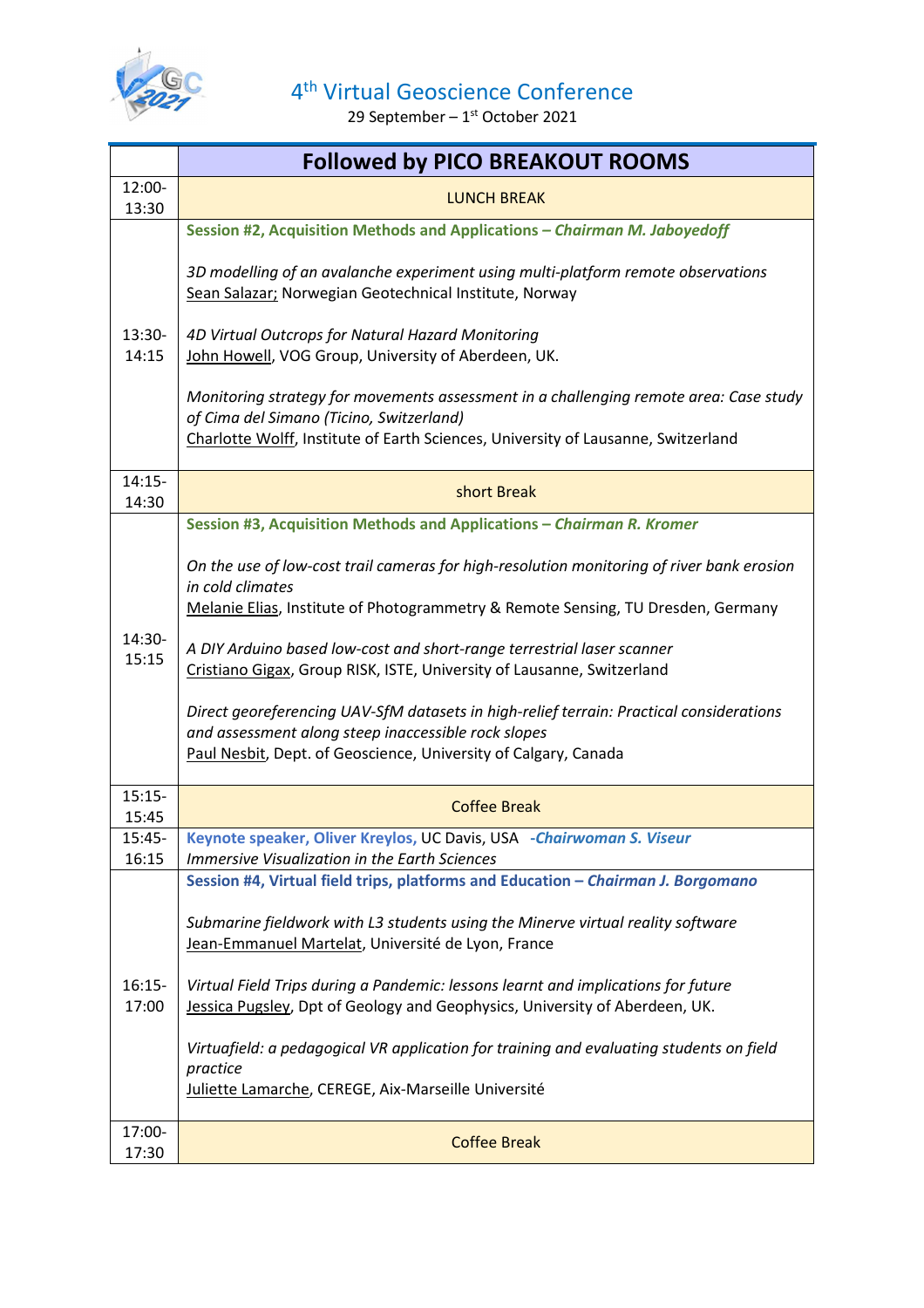

|                   | Session #5, Geomodelling methods and Data analysis Chairwoman - S. Viseur                                                                                            |
|-------------------|----------------------------------------------------------------------------------------------------------------------------------------------------------------------|
| $17:30-$<br>18:15 | Assisting the Interpretation of Digital Outcrops with Geometric Surface<br>Christian Kehl, Utrecht University, Dept. Bétasciences, Netherlands                       |
|                   | From the Cloud to the Digital Outcrop Model: Sedimentary Interpretation in the Mosis<br>Suite<br>Lucas Kupssinskü, Vizlab   X-Reality and Geoinformatics Lab, Brazil |
|                   | Towards the Automated Interpretation of Virtual Outcrops<br>John Wood, VOG Group, University of Aberdeen, UK.                                                        |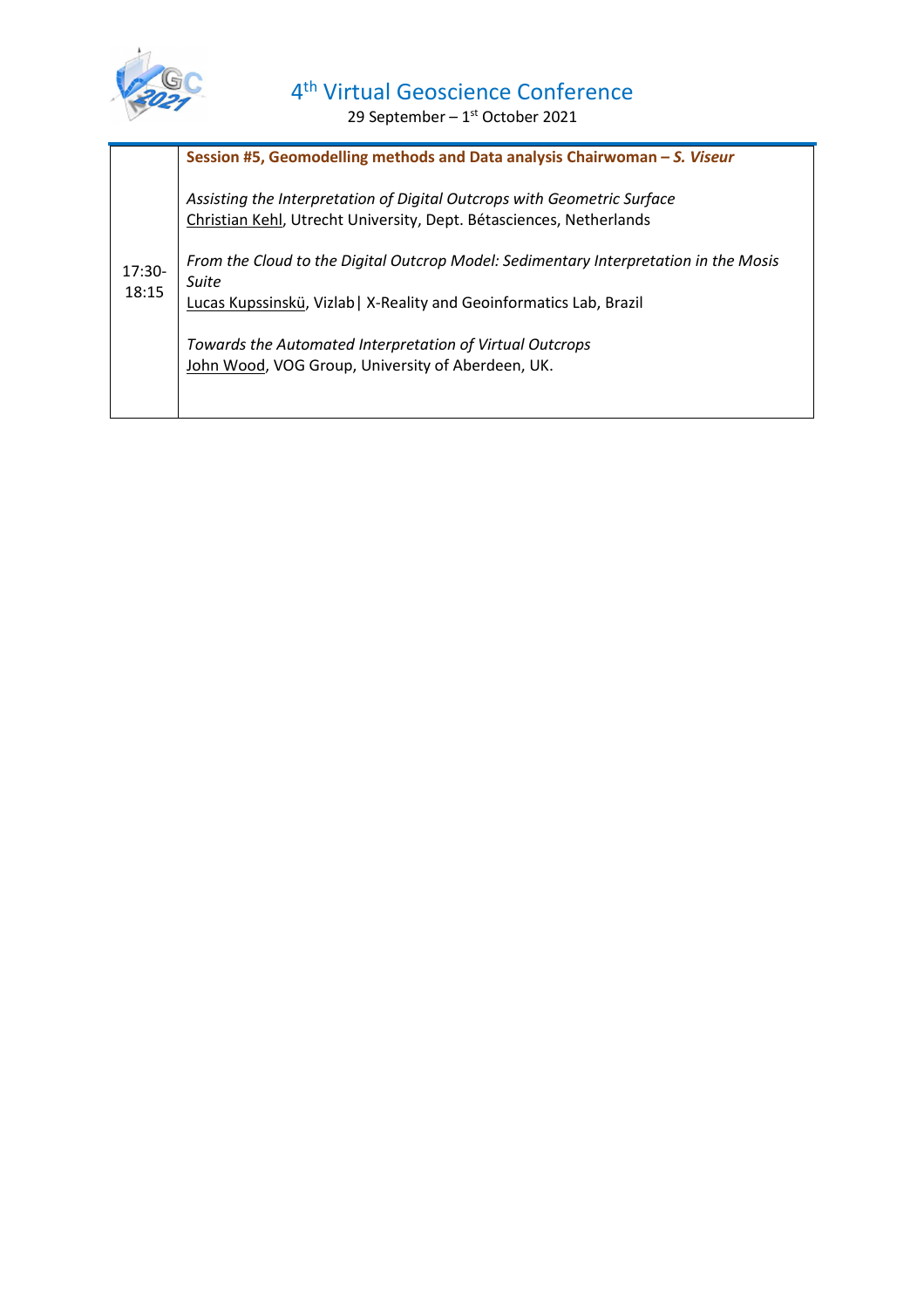

29 September –  $1<sup>st</sup>$  October 2021

## **Friday, 1st October 2021**

#### **France, UTC+2**

| $8:30-$          | Keynote speaker, Cathy Quantin-Nataf, Université Lyon 1, France. - Chairman: O.                                                                                             |
|------------------|-----------------------------------------------------------------------------------------------------------------------------------------------------------------------------|
| 9:00             | <b>Groussin</b><br>The challenges of Martian virtual Geology                                                                                                                |
|                  | Session #6, Virtual field trips, platforms and Education - Chairwoman M. Métois                                                                                             |
|                  |                                                                                                                                                                             |
|                  | Svalbox: an interactive geoscientific portal for Svalbard                                                                                                                   |
|                  | Kim Senger, Dpt of Arctic Geology, University Centre in Svalbard, Norway                                                                                                    |
|                  | The use of 3D virtual objects in geoscience education: The example of the collaborative                                                                                     |
| $9:00-$          | project of the Société Géologique de France                                                                                                                                 |
| 9:45             | Philippe Goncalves, Université de Bourgogne Franche-Comté, France.                                                                                                          |
|                  | V3Geo: an online repository supporting virtual geoscience, virtual field trips and                                                                                          |
|                  | geoscience education                                                                                                                                                        |
|                  | Simon Buckley, NORCE Norwegian Research Centre, Bergen, Norway.                                                                                                             |
|                  |                                                                                                                                                                             |
| $9:45-$<br>10:15 | <b>Coffee Break</b>                                                                                                                                                         |
| $10:15-$         | Keynote speaker, Guillaume Caumon, Géoressources, Université de Lorraine, France. -                                                                                         |
| 10:45            | <b>Chairwoman J. Lamarche</b>                                                                                                                                               |
|                  | Behind the outcrop: On 3D subsurface modeling and uncertainty management<br>Session #7, Geomodelling and Data Analysis, part I - Chairwoman: J. Lamarche                    |
|                  |                                                                                                                                                                             |
|                  | 3D Modelling of fault network in the nucleus of comet 67P: implications for its internal                                                                                    |
|                  | structure and evolution                                                                                                                                                     |
|                  |                                                                                                                                                                             |
| $10:45-$         | Christophe Matonti, Géoazur, Université Côte d'Azur, France.                                                                                                                |
| 11:15            |                                                                                                                                                                             |
|                  | Contribution of drone photogrammetry to 3D outcrop modeling of facies, porosity, and<br>permeability heterogeneities in carbonate reservoirs (Paris Basin, Middle Jurassic) |
|                  | Thomas Hadrien, Université Paris-Saclay, Geops, France.                                                                                                                     |
|                  |                                                                                                                                                                             |
| $11:15-$         | <b>Short break</b>                                                                                                                                                          |
| 11:30            | Session #7, Geomodelling and Data Analysis, part II – Chairwoman: J. Lamarche                                                                                               |
|                  |                                                                                                                                                                             |
|                  | InSAR and LiDAR analysis on Large Scale Rock Stability in La Grave, France : Preliminary                                                                                    |
|                  | Result<br>Tiggi Choanji, Institute of Earth Sciences, University of Lausanne, Switzerland.                                                                                  |
|                  |                                                                                                                                                                             |
| 11:30-<br>12:15  | Mineralogical and structural characterization of massive sulphide deposits in the Iberian                                                                                   |
|                  | Pyrite Belt using hyperspectral digital outcrops                                                                                                                            |
|                  | Moritz Kirsch, Helmholtz-Zentrum Dresden-Rossendorf, Germany.                                                                                                               |
|                  | Scour hole collapse at an offshore wind farm foundation                                                                                                                     |
|                  | Amelia Couldrey, HR Wallingford, UK.                                                                                                                                        |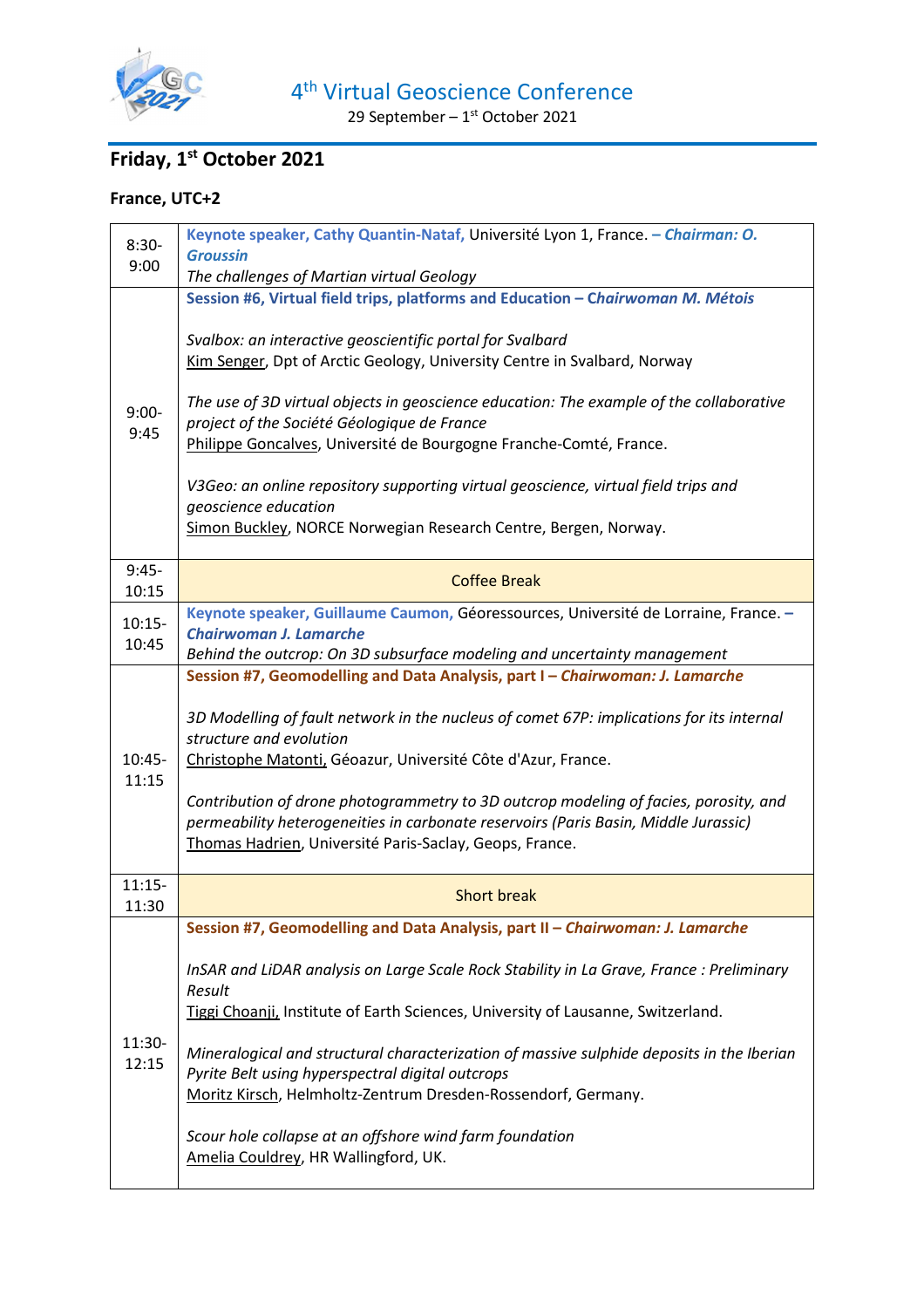

| $12:15-$<br>13:45 | <b>LUNCH BREAK</b>                                                                                                                                                                                                                                                                                                                                                                                                                                                                                                                                                                                                                                                                          |  |  |  |
|-------------------|---------------------------------------------------------------------------------------------------------------------------------------------------------------------------------------------------------------------------------------------------------------------------------------------------------------------------------------------------------------------------------------------------------------------------------------------------------------------------------------------------------------------------------------------------------------------------------------------------------------------------------------------------------------------------------------------|--|--|--|
| 13:45-<br>14:30   | Session #8, Acquisition Methods and Applications - Chairman: S. Buckley                                                                                                                                                                                                                                                                                                                                                                                                                                                                                                                                                                                                                     |  |  |  |
|                   | Numerical Architecture of the Observatory of the Vadose Zone (OZNS)<br>Laurent Gautier, Université d'Orléans, France.                                                                                                                                                                                                                                                                                                                                                                                                                                                                                                                                                                       |  |  |  |
|                   | Comparison of single and multi-camera time-lapse landslide monitoring: A case study<br>from the Siguas Valley in Southern Peru<br>Ryan Kromer, University of Leeds, Leeds, UK.                                                                                                                                                                                                                                                                                                                                                                                                                                                                                                              |  |  |  |
|                   | Rapid digitization of hard rock tunnels using 360-degree cameras and SfM<br>photogrammetry<br>Mateusz Janiszewski, Dpt of Civil Engineering, Aalto University, Finland.                                                                                                                                                                                                                                                                                                                                                                                                                                                                                                                     |  |  |  |
| 14:30-<br>14:45   | short Break                                                                                                                                                                                                                                                                                                                                                                                                                                                                                                                                                                                                                                                                                 |  |  |  |
|                   | Flash presentations: - Chairman P. Léonide                                                                                                                                                                                                                                                                                                                                                                                                                                                                                                                                                                                                                                                  |  |  |  |
| 14:45-<br>16:00   | Using Virtual Reality to replicate "in situ" field work on Mars<br>Gwenaël Caravaca<br>Virtual fieldwork for undergraduate students in Geosciences: report from educational<br>attempts in University Lyon 1.<br>Marianne Métois<br>From the Cloud to the Digital Outcrop Model: Sedimentary Interpretation in the Mosis<br><b>Suite</b><br>Kupssinskü Lucas<br>Svalbox: an interactive geoscientific portal for Svalbard<br><b>Kim Senger</b><br>V3Geo: an online repository supporting virtual geoscience, virtual field trips and<br>geoscience education<br><b>Simon Buckley</b><br>Virtuafield: a pedagogical VR application for training and evaluating students on field<br>practice |  |  |  |
|                   | <b>Sophie Viseur</b><br>Time-lapse photogrammetry to feed a soil erosion model<br><b>Anette Eltner</b>                                                                                                                                                                                                                                                                                                                                                                                                                                                                                                                                                                                      |  |  |  |
|                   | <b>Followed by PICO BREAKOUT ROOMS</b>                                                                                                                                                                                                                                                                                                                                                                                                                                                                                                                                                                                                                                                      |  |  |  |
| 16:00-<br>16:15   | short Break                                                                                                                                                                                                                                                                                                                                                                                                                                                                                                                                                                                                                                                                                 |  |  |  |